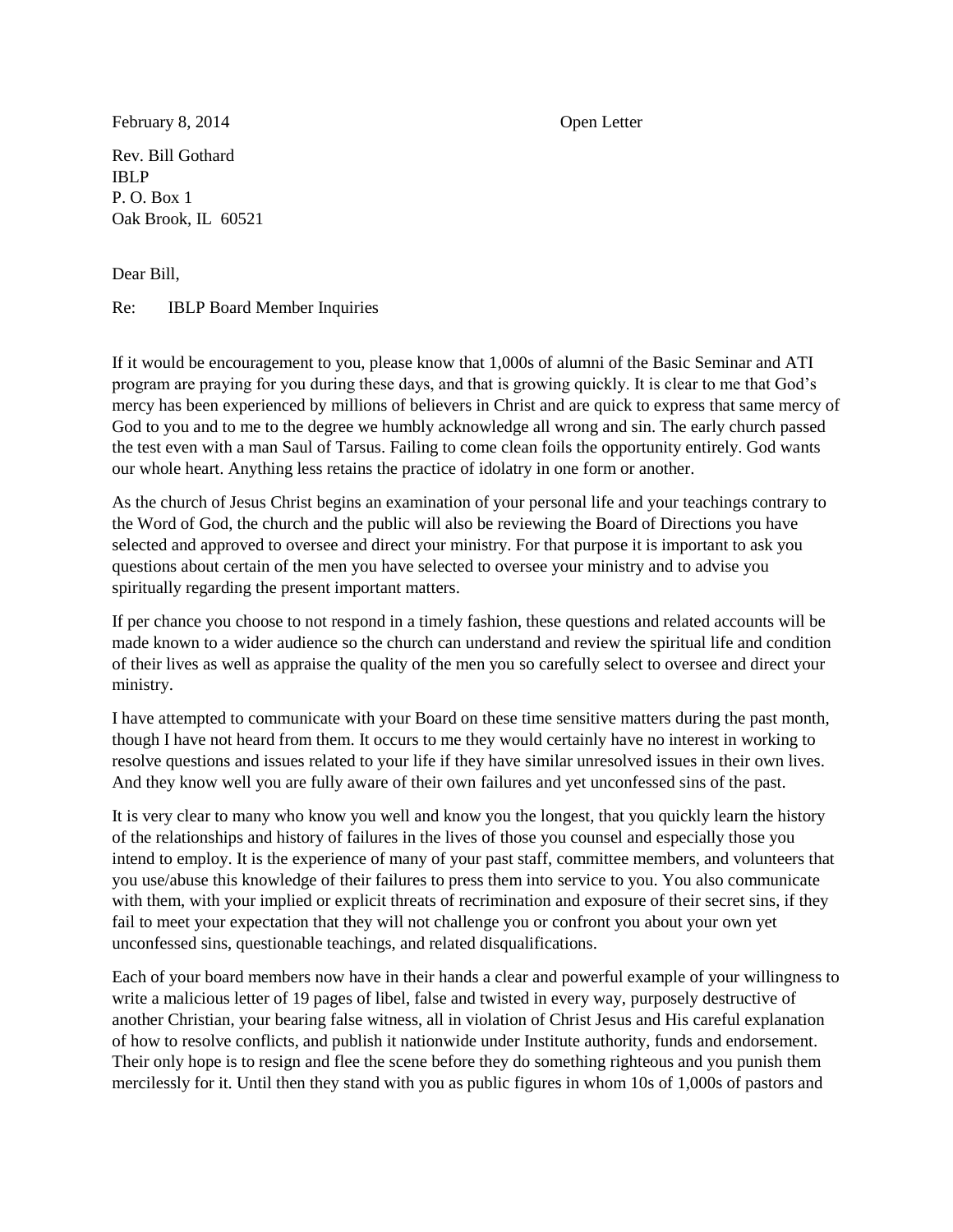their congregations trust to make righteous and Biblical decisions regarding the integrity of its teacher(s) and operations.

Can you confirm these men can stand with full integrity on the matters outlined below and attached in summary to this letter?

## **Dr. John Stancil, IBLP Board Member**

Bill, when you selected and supported Dr. John Stancil for a position on your IBLP Board of Directors…

1. Did you interview him carefully about his qualifications to serve on your Board?

2. In your becoming acquainted with him over the years, did you examine with him the history of his divorce of his first wife?

3. In your discussions with him about his family, did you learn the details of how Dr. Stancil met his present wife and the history of how they met, and how Dr. Stancil resolved his relationship with his first wife to become free to marry his second wife?

4. Bill, were you able to confirm and have testimony from Dr. Stancil that he has acknowledged these and any related wrongs and sins against God, against his first wife, against his children, against the ministry he was serving at the time?

5. Bill, I have attached to this letter to you and your Board a summary of a set of accounts that describe decisions and behavior of Dr. John Stancil which are public record and have been confirmed again in recent months with direct witnesses to these events. Would you confirm to us whether or not the details of his actions and great offenses described in this summary are true or false? And if these accounts are true in part or in whole, can you confirm to us with his testimony that he acknowledges these sins and has made every effort to acknowledge these sins publicly and has made every effort to put things back right with his first wife, with his family, with the Sword of Lord ministry and associated family members?

## **Dr. John McLario, Past Chairman of the Board and President of the IBYC (now IBLP) Corporation**

Bill, it seems that this Board Chairman and the man who took your place as President of your organization, was recommended to you by your good and close friend Dr. Bob Jones III of Bob Jones University.

The attached summary of the involvement by Dr. John McLario in your organization at the most powerful positions of authority would necessarily require careful and knowledgably inquiry about his spiritual life and history of relationships, as well as recommendations from such trusted sources as Dr. Bob Jones III.

1. Did you interview him carefully about his qualifications to serve on your Board in your recruiting and selection of Dr. McLario for these important positions?

2. In your becoming acquainted with him over the years, did you examine with him the history of his relationship with his wife and family?

3. In your discussions with him about his spiritual life and any history of failures that might disqualify him for such public Christian ministry, did you learn of any ongoing secret immorality by him?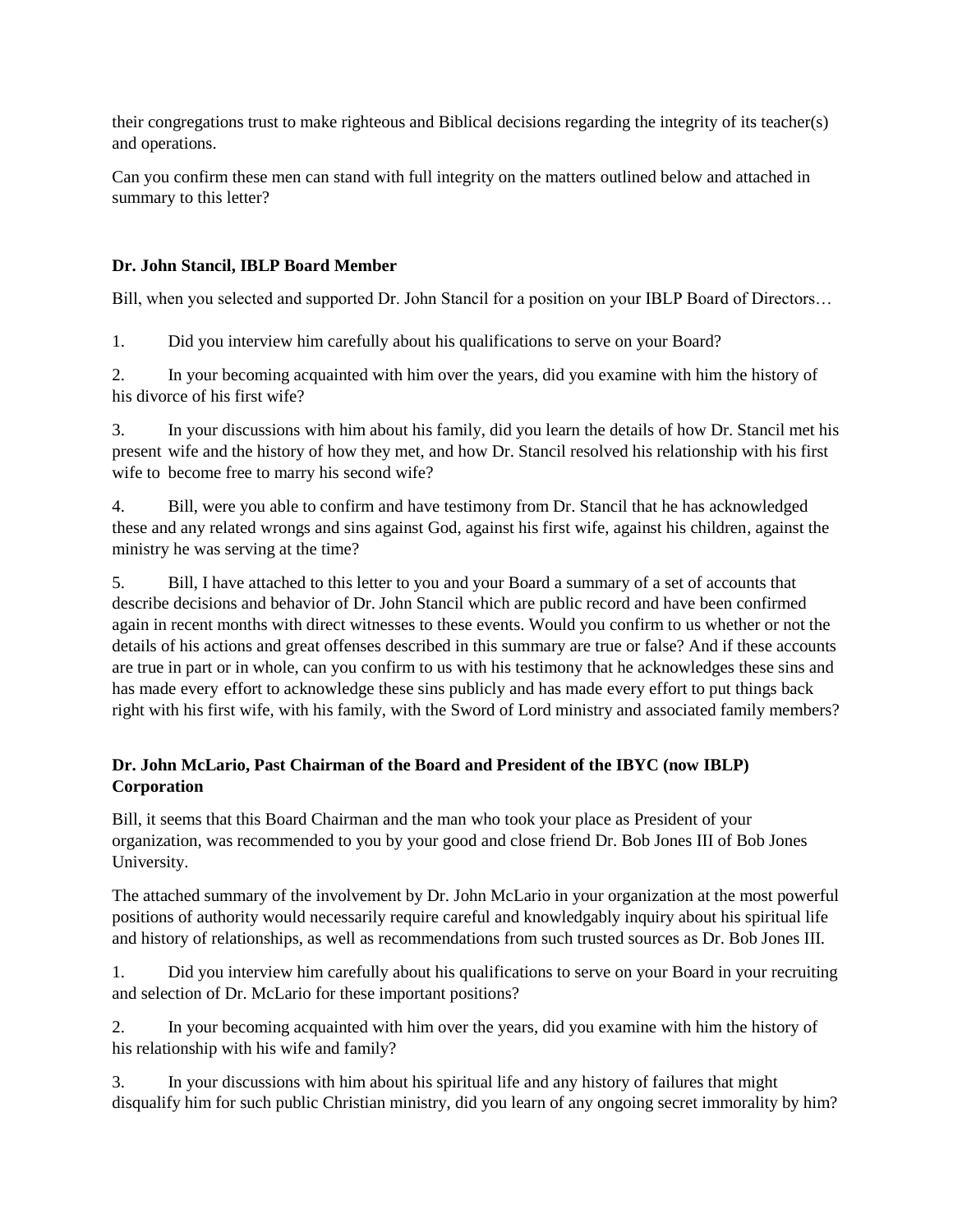4. When Dr. Bob Jones III recommended Dr. McLario to you and the IBYC Board, did Dr. Jones disclose to you his own knowledge of Dr. McLario's ongoing immorality?

5. When the account of Dr. McLario's unconfessed and continuing immorality with a prostitute was told to you in July of 1980, did you meet with him to ask him directly and specifically if this account was true or false?

6. Dr. Bob Jones III flew to Chicago sometime in or near the week of July 24, 1980 and took you and Dr. John McLario to lunch to meet together. Before, during or after lunch, did you discuss with Dr. Bob Jones III your and his knowledge of Dr. McLario's immorality and disqualifications to serve in any Christian ministry post?

When Dr. John McLario suddenly tendered his resignation after less than three weeks on the job as President and Chairman of the Board of the IBYC ministry organization, and with your being notified of the matter of his being discovered in his unconfessed immorality, why would you and the Board of your ministry re-employ him as "General legal Counsel" on July 25, 1980 (Board notes reference)?

Why would the Board of your ministry make a special motion and vote unanimously in favor of commending Dr. McLario "for his sensitive handling of the Institute ministry" once you knew of his acknowledged immorality and disqualification from this service? See Board notes of July 25, 1980.

7. Bill, were you able to confirm and have testimony from Dr. McLario that he has publicly acknowledged these and any related wrongs and sins against God, against his wife, against his daughters? Were you able to discuss this failure with your friend Dr. Bob Jones III, who was then utilizing Dr. McLario's services at the University and is today having Dr. McLario serve on the Board of Trustees of Bob Jones University?

8. Bill, I have attached to this letter to you and your Board a summary of this account and the history that describe the involvement and behavior of Dr. John McLario which have become public record through IBYC Board meeting notes as well as notes published by IBYC department directors who took notes at the time. Would you confirm to us whether or not the details of his actions and great offenses described in this summary are true or false? And if these accounts are true in part or in whole, can you confirm to us with his personal testimony that he acknowledges these sins and has made every effort to acknowledge these sins publicly and has made every effort to put things back right with his wife, with his family, with the Bob Jones University which currently has him in a most powerful and trusted office as Trustee?

The important and basic issue of the Board members you recruit and employ is such an important consideration it will be very soon presented as one of the core issues for the church at large. It may be of help to you if we would set a date for a response from you on both of these men and the related questions by March 1, 2014. If per chance you choose to not respond in a timely fashion, these questions and related accounts will be made known to a wider audience so the church of Jesus Christ can understand and review for themselves the spiritual life and condition of their lives as well as appraise the quality of the men you carefully select to oversee and direct your ministry. The publication of these questions will include public sources that report these concerns about each of these men so that anyone concerned about your life and ministry can begin their own review of the public record and where they might desire, to contact you and each of these men directly.

I trust we will hear from you very soon.